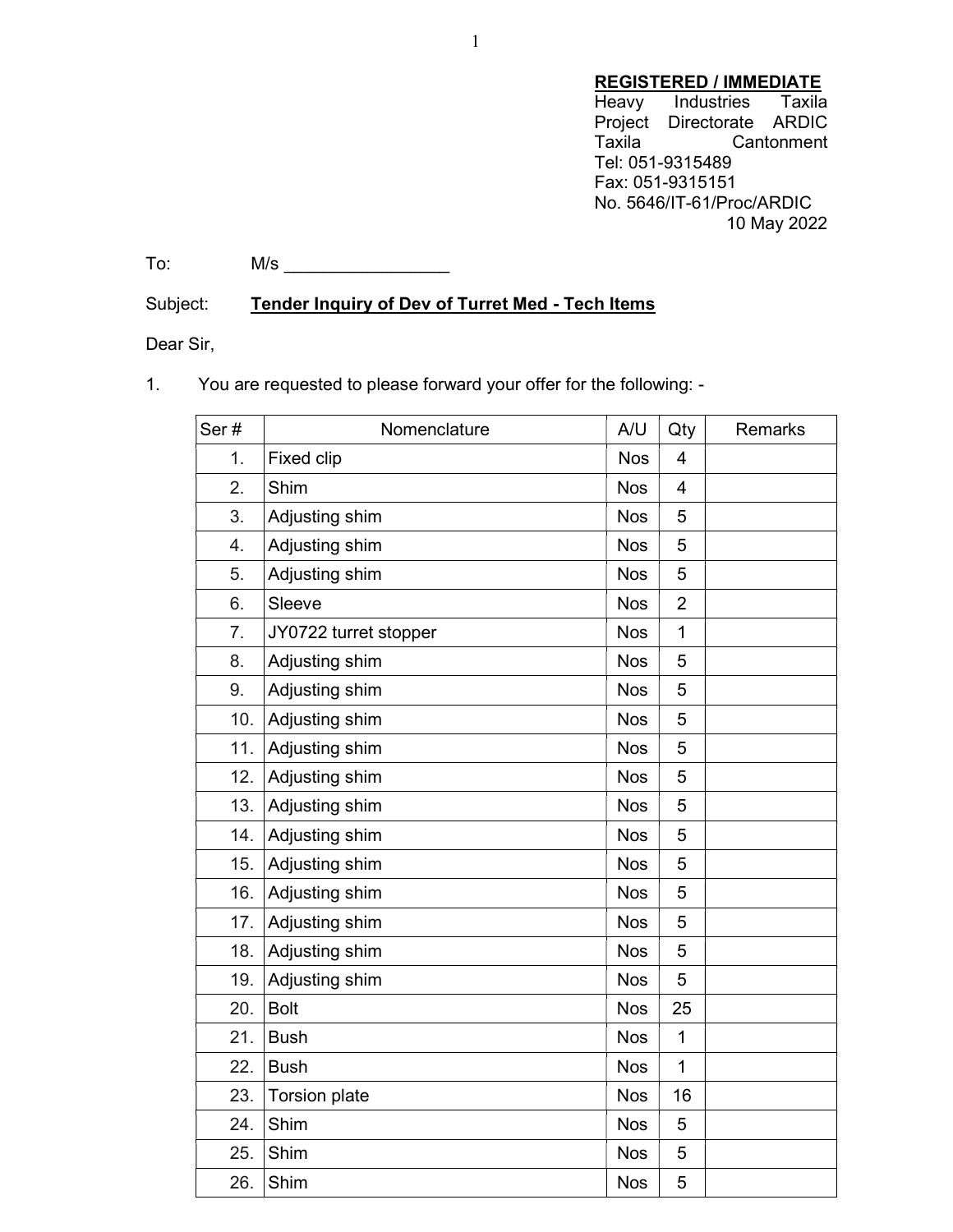| 27. | Adjusting shim                              | <b>Nos</b> | 5              |  |
|-----|---------------------------------------------|------------|----------------|--|
| 28. | Snap ring                                   | <b>Nos</b> | $\overline{2}$ |  |
| 29. | Fixing clip                                 | <b>Nos</b> | $\overline{2}$ |  |
| 30. | Emergency switch bracket                    | <b>Nos</b> | $\mathbf{1}$   |  |
| 31. | Left detector bracket                       | <b>Nos</b> | 1              |  |
| 32. | Pipe plug                                   | <b>Nos</b> | $\mathbf{1}$   |  |
| 33. | Pipe seat                                   | <b>Nos</b> | 1              |  |
| 34. | Appendant seat, wire outlet                 | <b>Nos</b> | $\overline{2}$ |  |
| 35. | Connecting pipe                             | <b>Nos</b> | 1              |  |
| 36. | Water outlet pipe                           | <b>Nos</b> | 1              |  |
| 37. | Seal ring assy, MG port                     | <b>Nos</b> | $\mathbf{1}$   |  |
| 38. | Transition plate, GPS all-in-one-machine    | <b>Nos</b> | $\mathbf{1}$   |  |
| 39. | Left detector bracket                       | <b>Nos</b> | $\mathbf{1}$   |  |
| 40. | <b>Base</b>                                 | <b>Nos</b> | $\overline{2}$ |  |
| 41. | <b>Fixing seat</b>                          | <b>Nos</b> | 8              |  |
| 42. | <b>Fixing seat</b>                          | <b>Nos</b> | $\overline{2}$ |  |
| 43. | <b>Fixing seat</b>                          | <b>Nos</b> | 4              |  |
| 44. | <b>Fixing seat</b>                          | <b>Nos</b> | 1              |  |
| 45. | Fixing seat subassy.                        | <b>Nos</b> | 2              |  |
| 46. | Screw plug 1                                | <b>Nos</b> | 4              |  |
| 47. | Screw plug 2                                | <b>Nos</b> | $\mathbf{1}$   |  |
| 48. | Shaft                                       | <b>Nos</b> | $\mathbf{1}$   |  |
| 49. | Adjusting shim                              | <b>Nos</b> | 5              |  |
| 50. | Adjusting shim                              | <b>Nos</b> | 5              |  |
| 51. | Adjusting shim                              | <b>Nos</b> | 5              |  |
| 52. | Hinge                                       | <b>Nos</b> | 4              |  |
| 53. | Pressure cap                                | <b>Nos</b> | 32             |  |
| 54. | Appendant seat 4, radio set                 | <b>Nos</b> | 1              |  |
| 55. | Protective sleeve                           | <b>Nos</b> | 1              |  |
| 56. | Depression angle limiter                    | <b>Nos</b> | 1              |  |
| 57. | Elevating mechanism supporting arm<br>assy. | <b>Nos</b> | $\mathbf{1}$   |  |
| 58. | Inner hood fixing frame                     | <b>Nos</b> | 1              |  |
| 59. | Fabrication welding, right oil pipe         | <b>Nos</b> | 1              |  |
| 60. | Fabrication welding, left oil pipe          | <b>Nos</b> | 1              |  |
| 61. | Small rib                                   | <b>Nos</b> | 1              |  |
| 62. | Big rib                                     | <b>Nos</b> | 1              |  |
| 63. | Connecting plate                            | <b>Nos</b> | 1              |  |
| 64. | Seat plate                                  | <b>Nos</b> | 1              |  |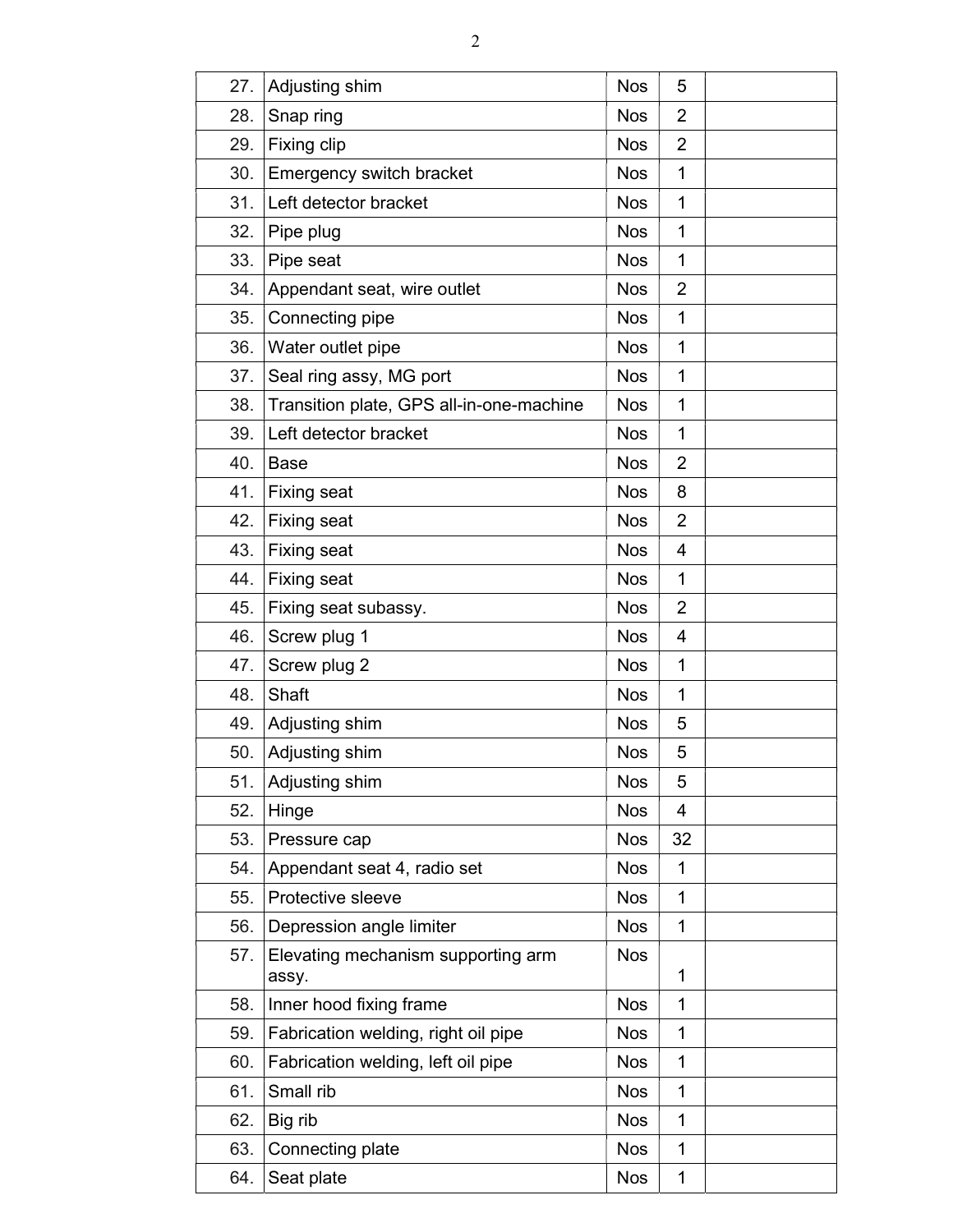| 65. | Appendant seat            | <b>Nos</b> | 1              |  |
|-----|---------------------------|------------|----------------|--|
| 66. | Frame                     | <b>Nos</b> | 1              |  |
| 67. | Appendant seat            | <b>Nos</b> | $\overline{2}$ |  |
| 68. | Appendant seat            | <b>Nos</b> | 1              |  |
| 69. | <b>Rib</b>                | <b>Nos</b> | $\overline{2}$ |  |
| 70. | Protective cover          | <b>Nos</b> | 1              |  |
| 71. | Left antenna base         | <b>Nos</b> | 1              |  |
| 72. | Right antenna base        | <b>Nos</b> | 1              |  |
| 73. | Electric cylinder support | <b>Nos</b> | 1              |  |
| 74. | Support                   | <b>Nos</b> | 1              |  |
| 75. | Front support             | <b>Nos</b> | 11             |  |
| 76. | Rear support              | <b>Nos</b> | 1              |  |
| 77. | Sealing seat              | <b>Nos</b> | 1              |  |
| 78. | Sight seat                | <b>Nos</b> | 1              |  |
| 79. | Protective cover          | <b>Nos</b> | 3              |  |
| 80. | Key<br>$\mathbf{r}$       | <b>Nos</b> | 2              |  |

//

(Items Eighty Only)

### Instructions to Bidders

2. Rates will be quoted on FOR Taxila Cantt basis. Offer best competitive price while submitting your quotation.

3. Over writing and cutting of any nature in the quotation will not be accepted.

4. Part-I and Part-II quotations will be enclosed in separate sealed envelopes for each tender inquiry. For identification purpose, the words "TECHNICAL QUOTATION PART-I WITHOUT PRICE" and COMMERCIAL QUOTATION (PART-II) WITH PRICE" shall be written in BLOCK CAPITAL LETTERS on the respective sealed envelopes which will be placed in a large envelope bearing complete details of the tender as under: -

Please forward your quotation not later than 09 Jun 2022 at 10:30 hours. The address on the envelope will be indicated as under: -

### BID REGISTERED

### TENDER INQUIRY NO. 5646/IT- 61/Proc/ARDIC dated 10 May 2022 TO BE OPENED ON. 09 Jun 2022

To: PROCUREMENT OFFICER ARDIC HIT TAXILA CANTT

FROM M/S\_\_\_\_\_\_\_\_\_\_\_\_\_\_\_\_\_\_\_\_\_\_\_\_\_\_\_\_ IT FOR

5. **Delivery of Tender:** The tender/bid will be enclosed in a sealed envelope which will be invariably marked with "Bid against Tender Inquiry No. 5646/IT-61/Proc/ARDIC dated 10 May 2022" and complete address. The tender if brought by hand, will be handed over to security staff on duty at ARDIC Gate for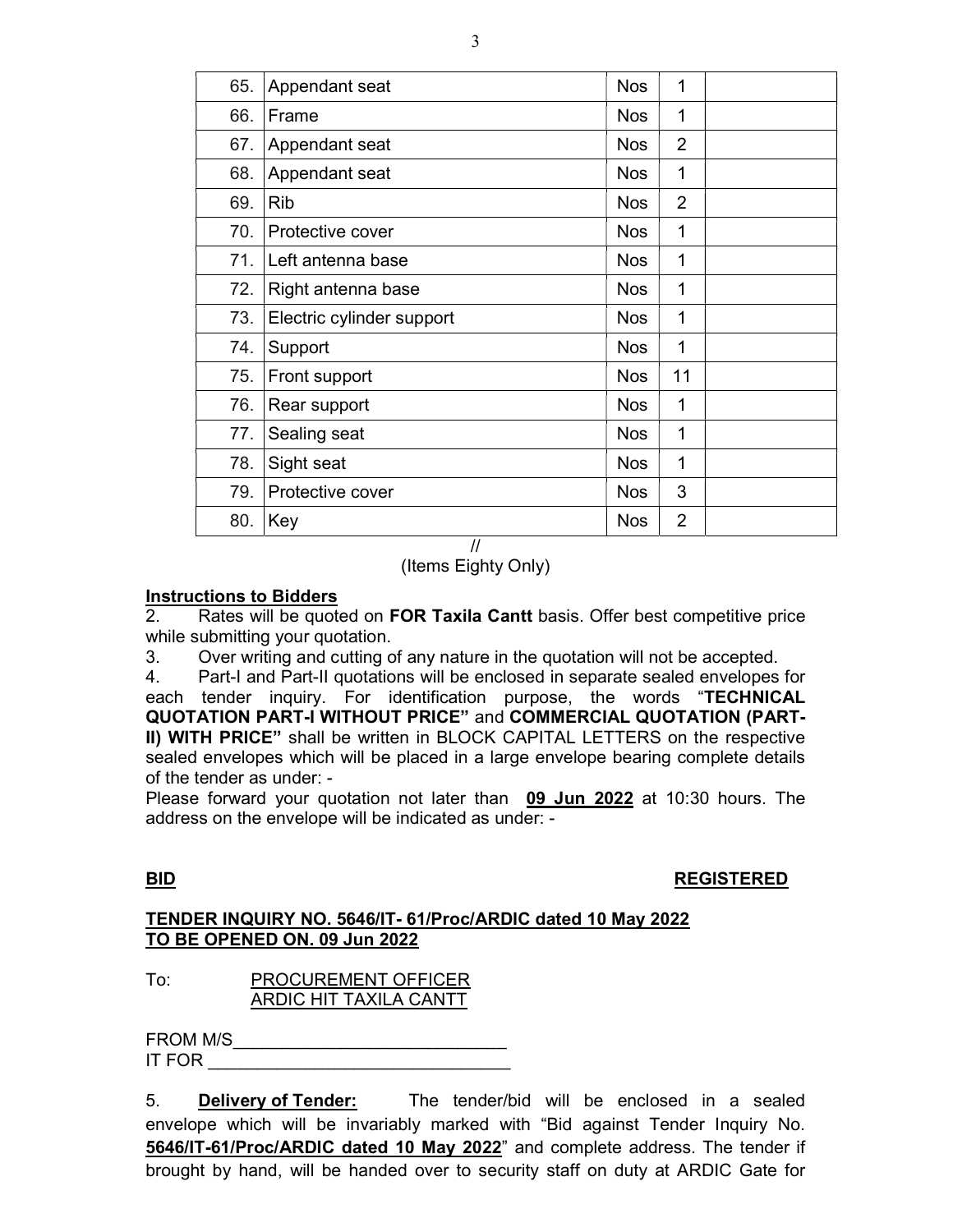placing the same in bid box (available at the gate). The bid will not be brought by hand by any firm while visiting the office of Proc officer (ARDIC). Moreover, if required endorsements are found missing, the bid will be liable for rejection.

6. The bid must be dropped in the bid box, latest by 1030 hours on 09 Jun 2022, at ARDIC Gate. The bid will be opened same day at 1100 hours in the presence of the available representative of the firms in ARDIC HIT Taxila Cantt. No bid will be entertained / considered after 1030 hours, on the aforementioned date.

7. All papers must be signed and stamped and items not quoted / quoted must be mentioned clearly.

8. All clauses/terms mentioned in this inquiry will be considered accepted by the bidding firms, even if no reference to them is given in the respective offers.

9. Postal order for Rs. 200/- (Rupees Two Hundred) as a tender fee, in favor of MD (ARDIC) HIT Taxila Cantt, will invariably be enclosed with the technical offer, failing which the bid will be ignored.

10. Firms are instructed NOT to send Telex and Fax bids. Such bids/offers would not be accepted.

11. Please confirm receipt of the tender inquiry immediately and also intimate your participation or otherwise in this tender inquiry. In case any firm does not wish to bid, then it should return the tender inquiry documents at the earliest.

12. HIT reserves its right to cancel the bidding process with reason but without any obligation to justify such a reason.

13. The store is required to be delivered at Store Sec ARDIC, Taxila Cantt within 60 x days from the date of signing of the contract.

14. The offered price quoted must be firm, final and inclusive of all taxes, packing, handling charges etc and delivery at HIT Taxila Cantt.

15. Offers must remain open valid for 120 days from the date of opening of the tender.

16. The store will be packed in standard grade, worthy of transportation by the means adopted.

17. This inquiry may not be taken as an indication of subsequent supply order and does not in any way commit HIT to purchase the items offered.

18. Warranty period will be one year from the date of issuance of CRV of the stores.

19. In case of failure to supply the stores within the stipulated periods, liquidated damages at the rate of 2% but not less than 1% of amount involved per month and maximum value not more than 10% of contracted store value or a part there-of will be levied.

# 20. Payment Terms

- a. Payments will be made either by CMA (DP), Rawalpindi or CMA (HIT) Taxila Cantt, through cheques against pre-receipted bills (duly affixed with revenue stamps) along with professional tax certificates (attested photocopies) of the suppliers after delivery and acceptance of stores.
- b. Partial payments against partial deliveries will not be allowed.
- c. The payment to the registered person is linked with active taxpayer status of the Suppliers as per FBR data base. If any registered supplier is not on active Taxpayer list, his payment will be stopped till he / she files his / her mandatory returns and appears on ATL of FBR.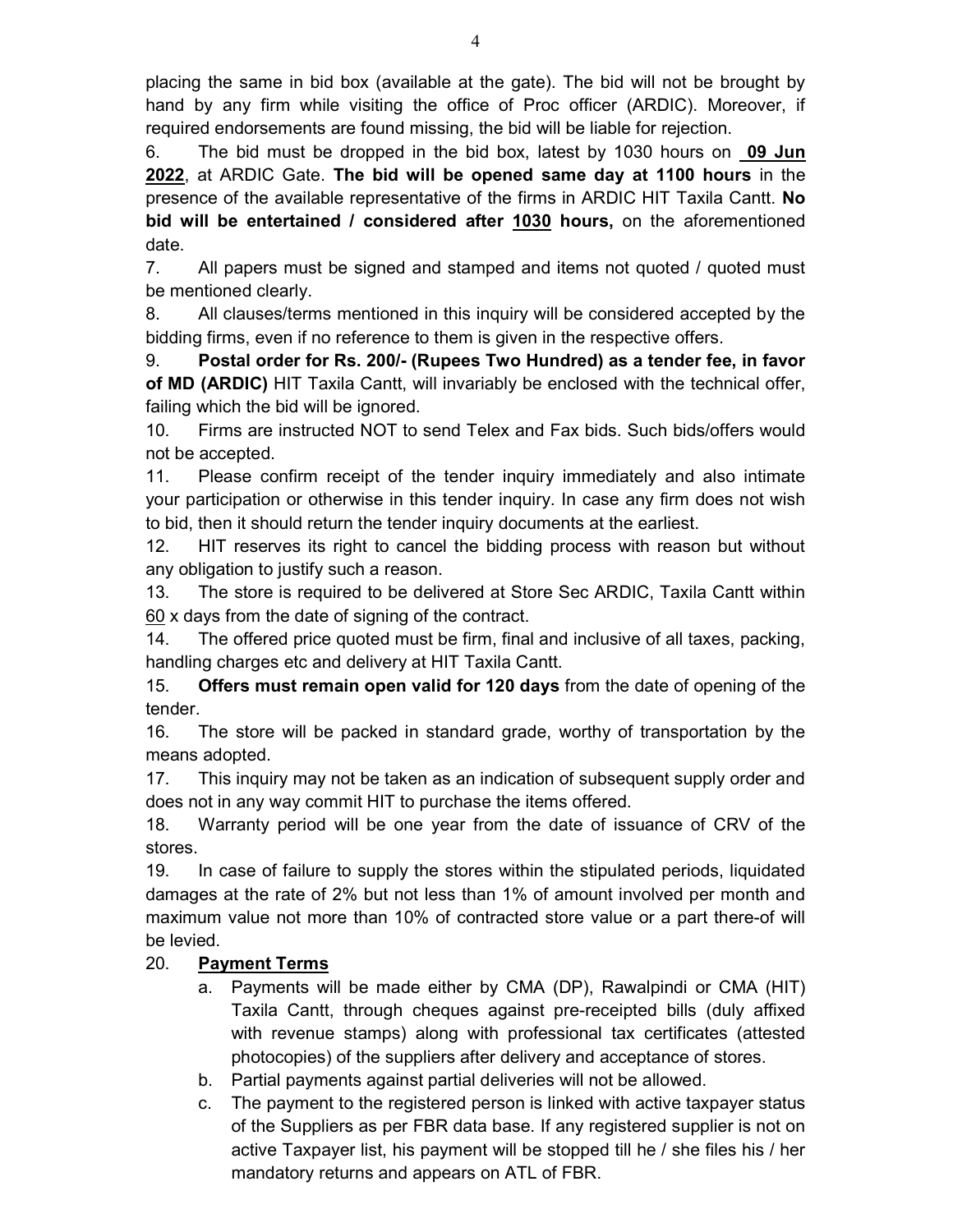21. HIT reserves the right to increase / decrease the quantity of items, placed on the tender without any reference to the firm.

22. The supplier shall furnish a 5% performance bank guarantee within one month from the date of signing of the contract from scheduled bank in Pakistan against the total value of contract excluding taxes/duties. This bank guarantee must remain valid 12 x months after the stores are put in operation. Performance Bank Guarantee will be released on the completion of warranty period, in case the firm fails to provide a/m performance bank guarantee within the stipulated time period, the contract will be cancelled and bid security will be encashed. Moreover, the contract shall than be awarded to next best evaluated bidder.

23. All Firms participating in the tender will deposit 2% bid security of total quoted value in the shape of CDR / bank guarantee addressing to MD ARDIC Heavy Industries Taxila. The bid security will be provided by the firms in commercial envelope and clear mentioning of the same in the technical quotation will be ensured by the firms, failing which the bid will stand rejected. The bid securities will be returned as under: -

- a. **Unsuccessful Bidders**. Within 15 days of completion / announcement of the bid evaluation result.
- b. Successful Bidders. Upon submission of 5% PBG (para 23).

24. The net offered price will be inclusive of 17 % GST as imposed by Government of Pakistan. The offers without mentioning of 17% GST will not be considered. The GST will always be mentioned separately to the base price.

25. Defaulted or Blacklisted firms with any Govt / Semi Govt defence organization cannot be participate in the bid.

26. In case of any dispute regarding the terms and conditions and the quality of stores, the decision of the MD (ARDIC) / Chairman HIT will be considered as final and binding on the suppliers/firms.

27. In case, the contracted firm fails to execute the order within the stipulated time and does not materialize the supply of ordered stores, the supply order/contract would be cancelled at the firm's risk and expense. Expenditure incurred on the repurchase of offered stores will be recovered from the defaulting firm, under existing procedures.

28. Inspection of the store will be carried out at HIT Taxila Cantt.

29. Samples for consultation / reference will not be provided, however if drawing is available then the same may be handed over to the best evaluated bidder. Samples are displayed in display room for the convenience of the firms.

30. Only registered suppliers / persons who are on Active Taxpayer List (ATL) of FBR are eligible to supply goods/services to government departments. Thus the bidders will submit a certificate to this regard along with the technical bid.

31. Country of Origin: All countries except India, Israel and Taiwan.

32. In case of indigenously / locally manufactures item, the firms should have relevant experience and capacity of manufacturing these parts and should be duly qualified by Quality Control department of ARDIC HIT. Capacity for manufacturing of parts will be verified by a team ex ARDIC HIT.

33. In the case of FOR imported items, the firms are responsible to provide evidence of the agency agreement/certificate of conformance, principal proforma invoice (in original and without price) and OEM certificates of all the items being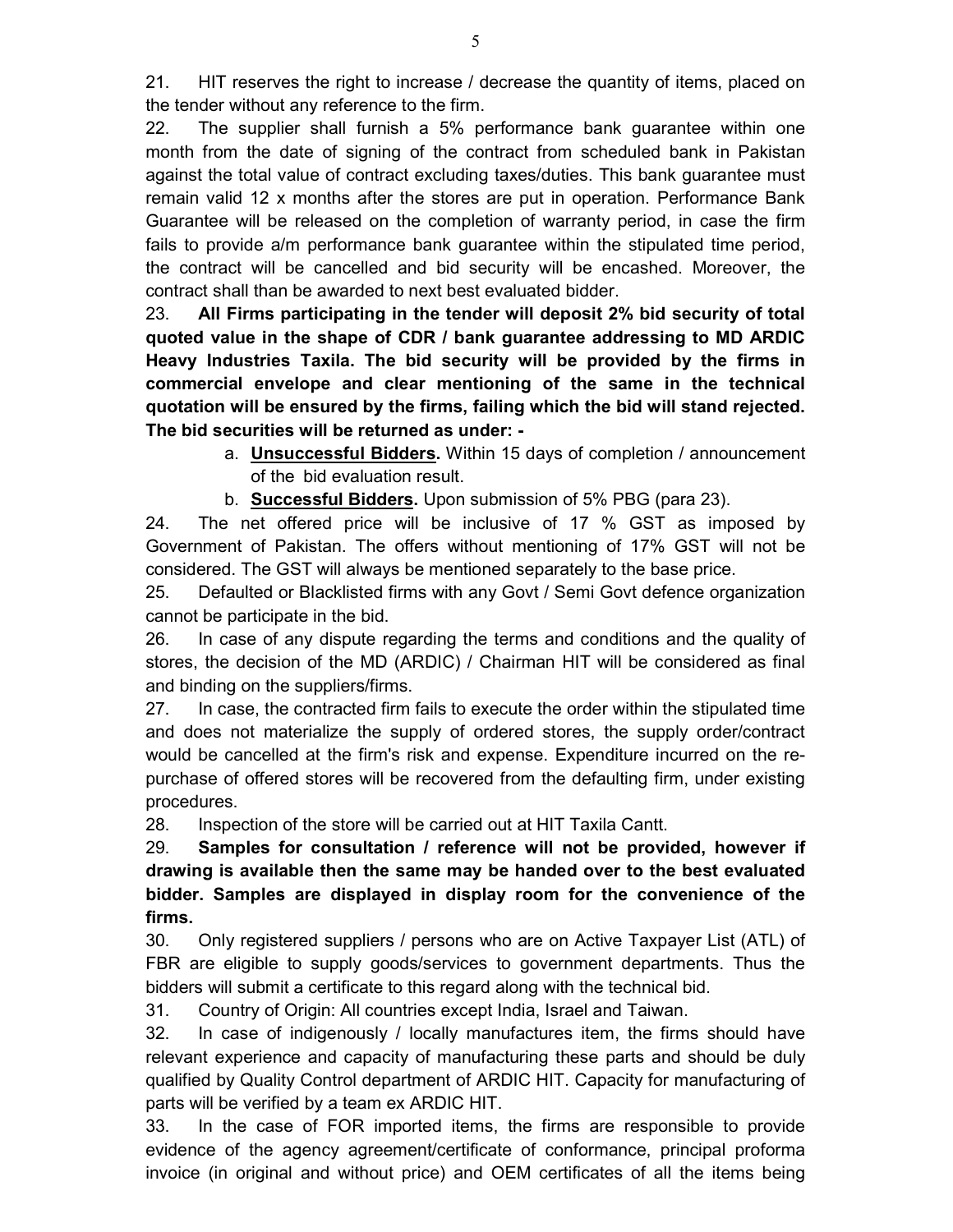quoted against this tender inquiry along with countries of origin. Separate OEM certificate for each / major assembly will be provided by the firms. The firms will clearly indicate that all the parts used in the manufacturing (in case of assembling) are brand new from current production. Confirmation to fulfill technical specifications related to imported items on FOR basis must be highlighted in the technical bid.

34. Confirmation of the validity period of the quote, delivery period and warranty period.

35. Confirmation of all technical parameters specified in the IT or confirmation as per sample.

36. Confirmation of manufacturer, brand and approval of advance sample as per specifications mentioned in IT. Manufacturer brand of each item must be highlighted in the bid.

37. IT document can be downloaded from PPRA and HIT website www.hit.gov.pk. 38. Technical assistance will be provided by the firm on requirement basis.

39. After successful conclusion of development contract including qualification of the prototype / 1st Article, following "Yes Obligations" for the qualified firms will be applicable for bulk supply / series procurement contract(s) after approval by HITB as under: -

- a. Award of "Sole Manufacture Right" for HIT or procurement "Proprietary" status for minimum 3 years, subject to timely development, contract execution performance, quality, cost rationalization and value additions (if any) of development / 1st contract.
- b. Extension of "Sole Manufacture Right" for HIT or procurement "Proprietary" status beyond 3 years' subject to timely completion, contract execution performance, quality consistency, cost rationalization and value additions (if any) in previous contract(s).
- c. Where operationally, financially and technically possible / viable, HIT (developing or procurement agency) may provide estimated required quantities to qualified firm(s) for subsequent needs.
- d. Qualified firm will not be allowed to participate in any tender of similar items elsewhere (inland and abroad) without prior permission of HITB.

40. Firm(s) will submit commercial offer with "Estimated Itemized Cost (EIC)" of the item including following: -

- a. Material Cost.
- b. Manufacturing Cost (including tooling, labour, die, overhead charges etc).
- c. R&D Charges.
- d. Service Charges (including transportation, tests/trials, profit etc).

41. After successful development and qualification of final product, the firm will submit the "Final Itemized Cost (FIC)" along with supporting documents / verification proofs for subsequent series / bulk procurement contract(s) of the same item(s). FIC will be mutually negotiated / finalized before conclusion of the development contract. Same will remain valid for one year. FIC will be finalized under following heads: -

- a. Material Cost
	- (1) Imported material with details (specifications, source, cost).
	- (2) Local material with details (specifications, source, cost).
- b. Manufacturing Cost
	- (1) Tooling cost with details.